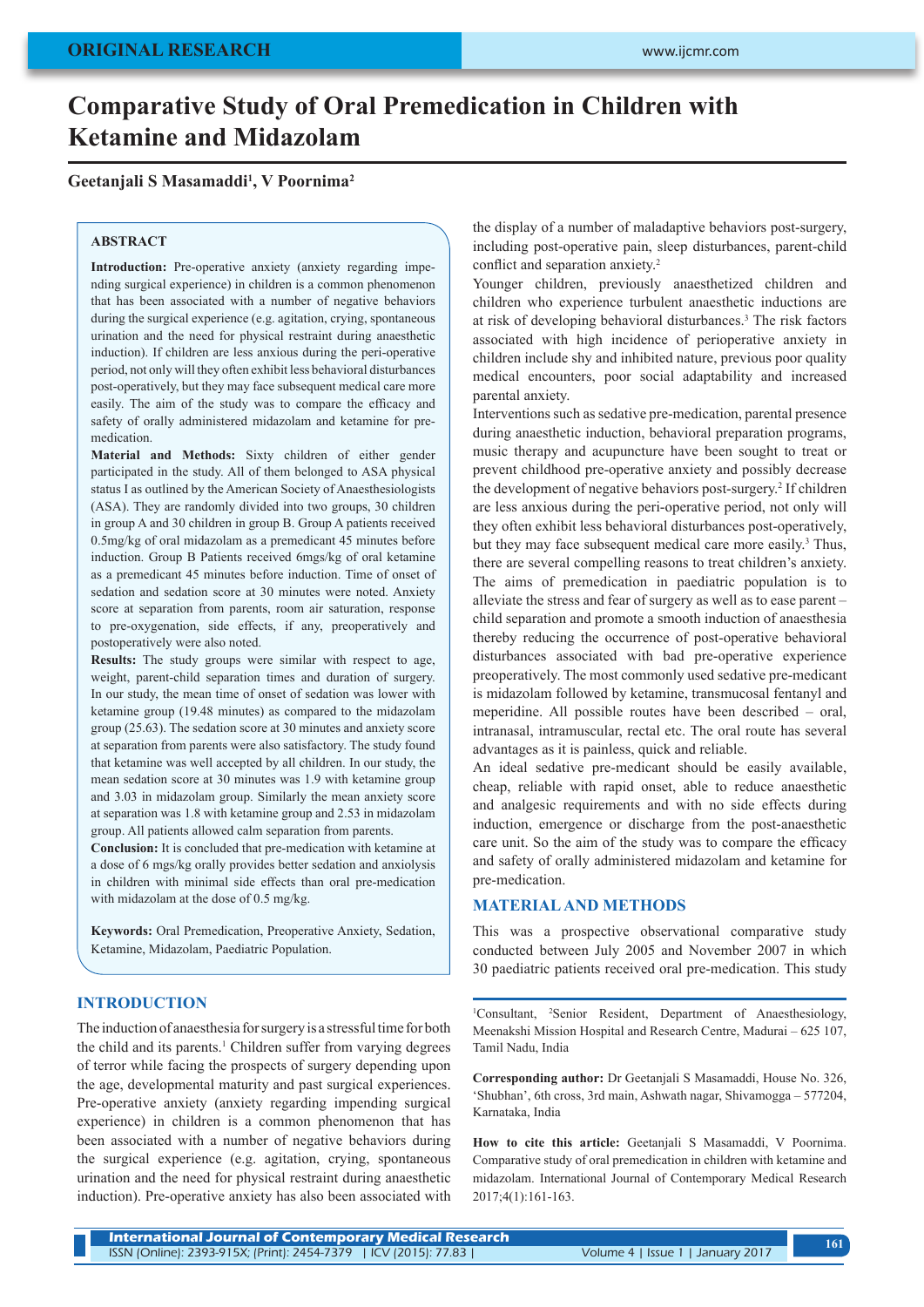was conducted after obtaining approval from the departmental dissertation committee. Informed consent was obtained from the parents.

Sixty children of either gender participated in the study. All of them belonged to ASA physical status I as outlined by the American Society of Anaesthesiologists (ASA). They were randomly divided into two groups, 30 children in group A and 30 children in group B.

The study was conducted mostly among children who underwent corrective surgeries for cleft lip and cleft palate. The operative time was between 60 and 90 minutes. Inclusion Criteria were age between 10 months and 10 years and weight between 8 and 20 kgs. Exclusion Criteria were age below 10 months and above 10 years, ASA physical status III (or) higher, Allergies to Benzodiazepines and ketamine, epilepsy (or) raised intracranial pressure, cardio vascular anomalies, respiratory Tract infections and children with anticipated difficult airway.

All the children were evaluated the day before surgery and instructed for nil per oral for the anticipated six hours before surgery. An intravenous line was started on the previous day to receive prophylactic antibiotics. On the day of Surgery, 45 minutes before induction, Group A received 0.5 mg/kg oral midazolam and Group B received 6 mgs/kg oral ketamine.

Parenteral formulations (ketamine vial 50 mgs/ml and midazolam ampoule 5mgs/ml) of both the drugs were mixed with sugar solution and were administered to children orally in the pre-operative holding area.

Thereafter the child was constantly observed to see changes in mood, behaviour and appearance. Onset of sleepiness, closure of eyes and any side effects like nausea, vomiting, increased salivation, hallucination, nystagmus, hiccough and the like were noted.

Subsequently, the following observations were made and recorded:

- 1. Time of onset of sedation when the sedation score was 3 or less
- 2. Level of sedation at 30 minutes after pre-medication
- 3. Level of anxiety at the time of separation from the parents
- 4. Room air SPO<sub>2</sub>
- 5. Response to pre-oxygenation/mask application
- 6. Post-operative recovery time
- 7. Side effects Pre-operative
	- Post-operative

Level of sedation was noted on a five-point scale as per table 1 and level of anxiety was noted on a four-point scale as per table 2.

After separation from the parents, the children were transferred to the operation theatre. Pulse oximeter was applied and room air  $SPO<sub>2</sub>$  was noted. Other appropriate monitors were also applied.

Now, the response to pre-oxygenation with the mask was noted, that is whether the child showed signs of refusal or remained calm.

Then all the children were induced with intravenous Thiopentone sodium at a dose of 6mgs/kg and Atracurium at a dose of 0.5 mgs/ kg was used to facilitate endo tracheal intubation. Ventilation was controlled and anaesthesia was maintained with oxygen, nitrous oxide and sevoflurane. For intra operative analgesia, fentanyl was used at a dose of 1 microgram/kg. Towards the end

| <b>Score</b>                                          | <b>Sedation Level</b>           |  |  |  |
|-------------------------------------------------------|---------------------------------|--|--|--|
|                                                       | Barely arousable (Fully asleep) |  |  |  |
| 2.                                                    | Eyes closed (Light sleep)       |  |  |  |
| $\mathfrak{Z}$ .                                      | Eyes opened but looks drowsy    |  |  |  |
| 4.                                                    | Awake                           |  |  |  |
| 5.                                                    | Agitated                        |  |  |  |
| <b>Table-1:</b> Level of sedation on five point scale |                                 |  |  |  |

| <b>Score</b>                                         | <b>Anxiety Level</b>                         |  |  |  |
|------------------------------------------------------|----------------------------------------------|--|--|--|
|                                                      | Calm and Sleepy                              |  |  |  |
|                                                      | Apprehensive but withdrawn from surroundings |  |  |  |
|                                                      | Crying                                       |  |  |  |
|                                                      | Agitated and difficult to control            |  |  |  |
| <b>Table-2:</b> Level of anxiety on four point scale |                                              |  |  |  |

of the surgery, all children received paracetamol suppositories for post-operative pain relief. The recovery time was noted between the end of surgery and the spontaneous eye opening. After ensuring adequate recovery of muscle power, children were extubated and transported to the recovery room. Children were closely monitored until transferred to the post-operative ward and any unwanted effects during the period were noted.

For the purpose of data analysis, sedation scores of 1 and 2 were taken as satisfactory and scores 3 and 4 were taken as unsatisfactory. Similarly anxiety scores of 1 and 2 were taken as satisfactory and scores of 3 and 4 were taken as unsatisfactory induction.

# **STATISTICAL ANALYSIS**

The information collected regarding all the selected cases were recorded in a master chart. Data analysis was done with the help of computer using Epidemiological Information Package (EPI 2002). Using this software, frequencies, percentage, mean, standard deviation, x2 and 'p' values were calculated. A 'p' value less than 0.05 is taken to denote significant relationship.

### **RESULTS**

This study was conducted on 60 patients divided into two groups. Group  $A - 30$  patients and Group  $B - 30$  patients. Group A patients received 0.5mg/kg of oral midazolam as a premedicant 45 minutes before induction. Group B patients received 6mgs/kg of oral ketamine as a premedicant 45 minutes before induction.

The mean and standard deviation for the time of onset of sedation were  $25.63 \pm 6.96$  and  $19.48 \pm 8.7$  minutes in the groups A and B respectively. The mean time of onset of sedation was lower in group B which was statistically significant.

The mean sedation score at 30minutes is lower (1.9) in ketamine group which was statistically significant (Table 3).

The mean anxiety score at separation from parents was lower (1.8) in the ketamine group which was statistically significant (Table 4).

Only 1/3 of children in group A (Midazolam) refused preoxygenation with mask whereas 2/3 of children in group B (Ketamine) refused, which was statistically significant.

The mean and the standard deviation for the recovery time were  $14.83 \pm 4.04$  and  $15.17 \pm 3.34$  minutes in the groups A (Midazolam) and B (Ketamine) respectively. There was no significant difference in the recovery times between the groups.